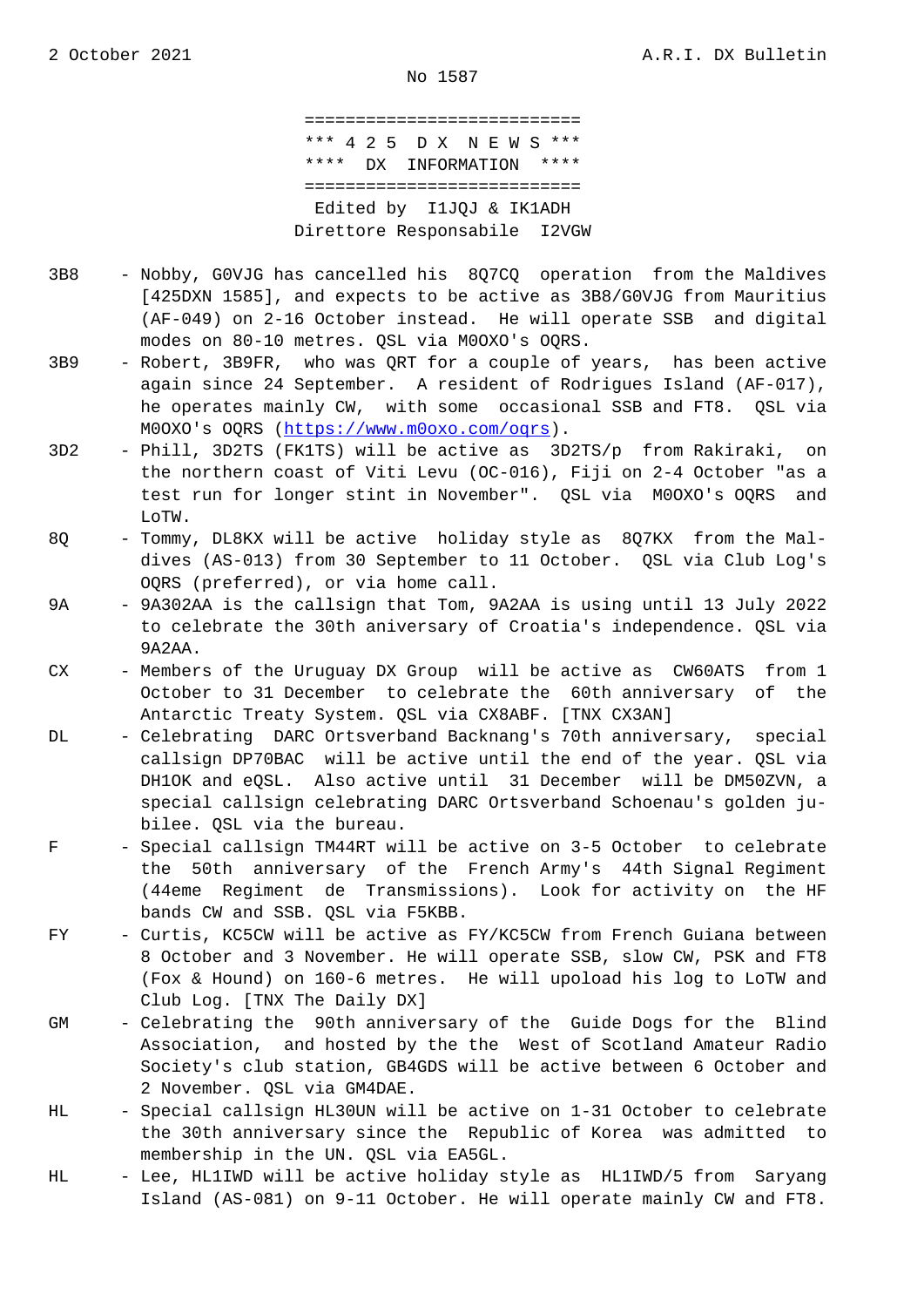- I Special callsign II6OANT (II6 Oscar ANT) has been issued for Gianni I1HYW to take part in the celebrations for the 60th anniversary of the Antarctic Treaty System. Look for activity from 1 October to 31 December. QSL via home call. A resume of the certificates avail able for contacting the various commemorative stations can be found on http://www.waponline.it/6oats-anniversary/6oats-awards/.
- IS0 Richard, OK8WW (OM2TW) will be active holiday style as IS0/OM2TW from Sardinia from 23 October to 1 November. He will operate CW, SS[B and various digital modes on 80-10 metres, and will pa](http://www.waponline.it/6oats-anniversary/6oats-awards/)rticipate in the CQ WW DX SSB Contest in the SOSB (80m) category. QSL via LoTW or OM2FY. [TNX OK8WW]
- JW Look for JW7XK (QSL via LA7XK and LoTW), JW9DL (QSL via LA9DL and LoTW) and JW6VM (QSL via LA6VM) to be active from Longyearbyen (EU- 026), Svalbard on 6-11 October. They will participate in the SSB leg of the Scandinavian Activity Contest (9-10 October) as JW5X (QSL via LA5X). [TNX The Daily DX]
- LU Special callsign LO60CN will be active at various times between 21 September and 31 December to celebrate the 60th anniversary of the Servicio Auxiliar de Radioaficionados de la Armada (LU2CN), the Auxiliary Service of the Argentinian Navy Radio Amateurs. See https://www.qrz.com/db/LU2CN for more information.
- LU Hernan "Capi", LU1COP will be active as LU1COP/E from Martin Garcia Island (SA-055) on 8-12 October. He will operate SSB and FT8. QSL via EA7FTR. See http://lulcop.capicom.com.ar/LU1COP-E/ for more information.
- LX Look for Gerard LX/PA0PIW, Gert LX/PA2LO, Maarten LX/PA3EYC, Tijmen LX/PA3GRM and H[ans LX/PE1KWH to be active from Luxembou](http://lu1cop.capicom.com.ar/LU1COP-E/)rg on 12-19 October. They will operate CW, SSB, RTTY and FT8 on 160-6 metres. QSLs via the bureau to PA3EYC and LoTW; logsearch on Club Log.
- OJ0 Pasi, OH3WS will be active again as OJ0WS from Market Reef (EU-053) on 3-9 October. He will operate CW only on 160 metres and other bands, "with the possibility of participating the SAC SSB". Pasi's will be the last activity from Market Reef for this season. QSL via OH3WS. [TNX The Daily DX]
- SM Frank, DH0JAE will be active as SM/DH0JAE from Hano Island (EU-138) on 2-5 October. He will operate CW and SSB on 30-17 metres. QSL via Club Log's OQRS, or via home call. [TNX DX Newsletter]
- VE Alex, VE1RUS and Pierre, VE3TKB will be active again from VY0ERC, the Eureka Amateur Radio Club station located on Ellesmere Island (NA-008, CQ Zone 2) between 12 October and 22 November. They plan to participate in the CQ WW DX SSB Contest and the ARRL Sweep stakes. QSL via M0OXO's OQRS and LoTW. Updates will be posted to https://twitter.com/vy0erc. Meanwhile, prior to their departure to Ellesmere, they are isolating in Yellowknife (mainland Canada) and hope to be on air as VE3KTB/VE8. [TNX M0OXO]
- VK [Andy, VK5MAV will be activ](https://twitter.com/vy0erc)e again as VK5MAV/p from Granite Island (OC-228) next week. He will not be able to overnight on the island, as access is limited to daytime hours only. Look for him to operate CW on 20 metres on 4-5 October (approximately from 20 to 9 UTC) and on 5-6 October (same time). QSL via Club Log's OQRS.
- W Oleh, KD7WPJ will be active from Santa Cruz Island (NA-144) on 2-3 October. He will operate CW, FT8 and SSB on 40-10 metres. QSL via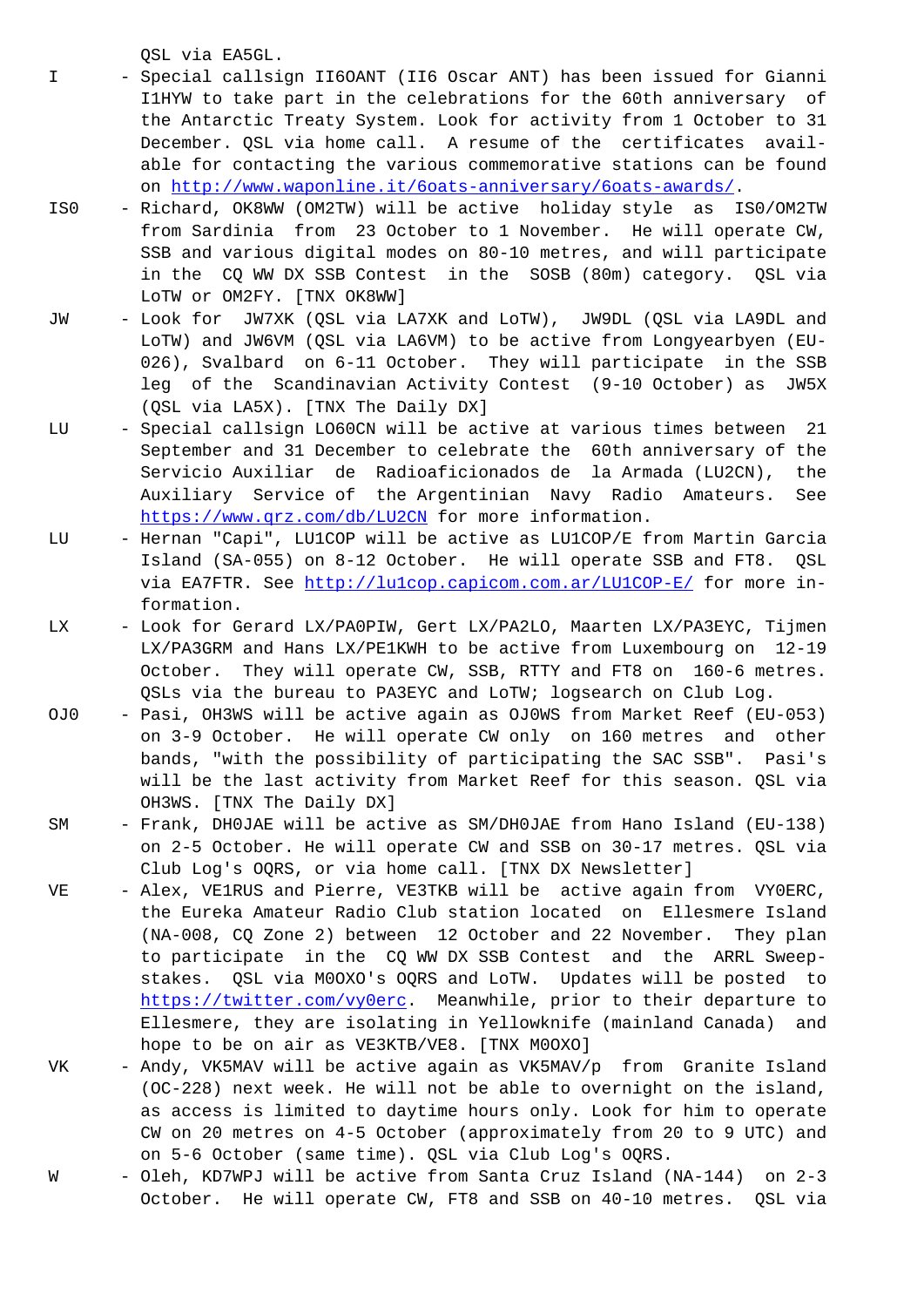- Special event stations NOF, NIF, N2F, N3F, N4F, N3F, N0F, N7F, N6F and N9F, plus KF2IRE and VA3FIRE (Canada) will be active on 4-9 October for the Fire Prevention Week 2021. QSL cards for any of the FPW stations should be sent direct to Fire Prevention Week Special Event, c/o Siemens Fire Safety USA, 8 Fernwood Road, Florham Park NJ 07932, USA. See http://hamfire.com/ for more information on the event.
- W Members of the Central Arizona DX Association will operate as K7UGA between 15 UTC on 4 [October and 7 UTC](http://hamfire.com/) on 9 October, and during the Arizona QSO Party (from 15 UTC on 9 October to 5 UTC on 10 October: https://www.azqp.org/). The special event operation is in honour of the former US Senator from Arizona, onetime presidential candidate, and noted radio amateur Barry M. Goldwater, K7UGA (1909-1998). QSL [via LoTW, or direct t](https://www.azqp.org/)o K7BHM.

CARIBBEAN TOUR ---> John, W5JON will be active as PJ7JA from Sint Maarten (NA-105) on 18-23 October, and as PJ5/W5JON from Sint Eustatius (NA-145) on 24 October-1 November, including an entry in the CQ WW DX SSB Contest. He will operate SSB and FT8 on 40-6 metres from both locations. QSLs via LoTW or direct only to W5JON.

PACIFIC TOUR ---> Lance, W7GJ will be active as FO/W7GJ from Rimatara (OC-050), Austral Islands on 15-24 October, and as TX7MB from Hiva Oa, Marquesas Islands (OC-027) from 27 October to 7 November. This will be a 6m EME DXpedition, see http://www.bigskyspaces.com/w7gj/ for detailed information and instructions. QSL direct to W7GJ and LoTW.

> [====================](http://www.bigskyspaces.com/w7gj/)======= \*\*\* 4 2 5 D X N E W S \*\*\* \*\*\*\* GOOD TO KNOW ... \*\*\*\* =========================== Edited by I1JQJ & IK1ADH Direttore Responsabile I2VGW

Access to the main functions of www.425dxn.org is provided by the 425DXN App for Android. It is available on Google Play - free of charge, no ads. Enjoy!

425 DX NEWS MAGAZINE ---> The September 2021 issue is available for download at https://www.425dxn.org/. [TNX IZ3EBA]

CONWAY REEF 2021 ---> 3D2CR started operating from Conway Reef on 18 September at 03:41 UTC, and went QRT at 17:02 UTC on 25 September; as a result, acc[ording to Club Log's lat](https://www.425dxn.org/)est update, 34,579 QSOs have been added to the 33,830 contacts made in 2019. QSL direct via Club Log's OQRS. In case of missing QSOs, busted calls, etc., please contact Dom (3d2cr.2021@gmail.com). "The reason for this activity was full battlefield test for one man action using setup of 4 stations", Dom says. It is "possible to operate even 6 radios and make 100,000 QSOs from places like Bouvet by 1 man", he adds. See https://www.facebook.com/rebeldxgroup/.

IARU NEWS: HF BAND PLAN REVIEW --- > The following was posted to the IARU R1 [1 website by Tom Kamp, DF5JL \(Chairman](https://www.facebook.com/rebeldxgroup/), IARU Region 1 HF Committee) on 25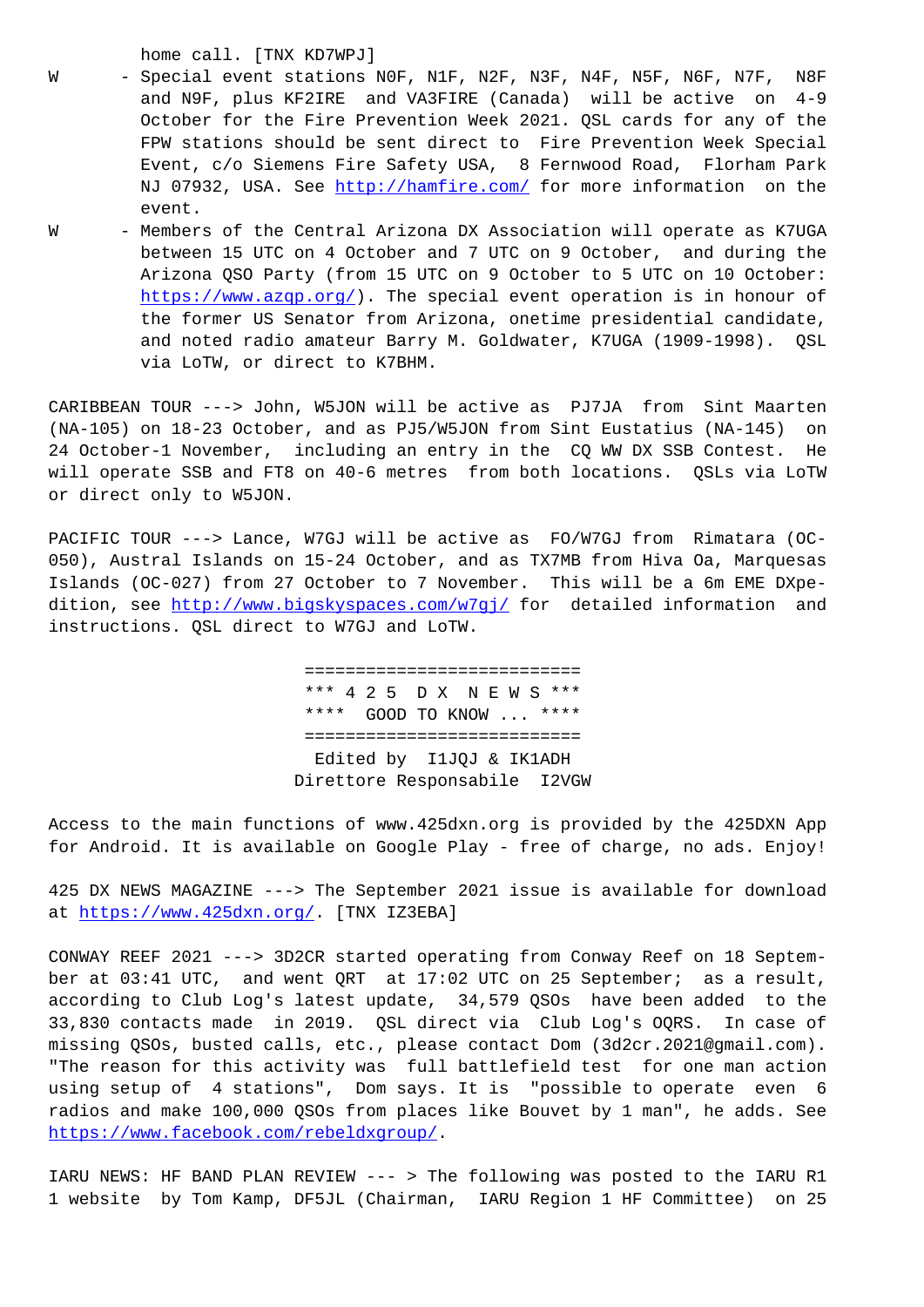"Over the past 18 month a proposal for an IARU HF Digital Mode reorganization has been undertaken by representatives of all three IARU Regions. The objectives were to review the data modes usage of the Amateur Radio HF spectrum and propose changes that:

\* reduce inter-mode conflict between dissimilar operating modes; and

\* facilitate the expansion of new technologies.

In conducting the review it was realized that it was necessary to update the manner in which the IARU creates its band plans. Accordingly, the IARU's band planning definition toolkit were redefined, and additional data mode definition characteristics has been added to help separate activities that are fundamentally incompatible within the data mode family.

With the band planning process updated, the proposal then revised the band plans of all three IARU Regions, focusing on the data sub-bands and taking into consideration:

\* popularity and capacity requirements; and

\* existing band users and inter-mode compatibility assessments.

The team also took the opportunity to harmonize the band plans of all three IARU Regions to the greatest extent possible of course.

The proposal is now being discussed in the relevant committees".

VP0: NEW PREFIX ALLOCATION ---> The Government of South Georgia & the South Sandwich Islands has announced the opening of public consultation on a draft policy for amateur radio licensing. The Government's proposed policy includes the issuing of amateur radio callsigns with the prefix VP0, followed by an alphabetic character of either S or G. The consultation process will end at 15 UTC on 18 October. The draft policy and the online feedback form are on https://www.gov.gs/amateur-radio-licences-policy-consultation/. The Government requests that only those who have a genuine interest in these DXCC Entities complete the feedback form. [TNX G3WOS/VP8DBL/VP8WOS, see also https://[www.openfalklands.com/\]](https://www.gov.gs/amateur-radio-licences-policy-consultation/)

WSJT-X 2.5.0 ---> The WSJT Development Group has announced the General [Availability release of WSJT-](https://www.openfalklands.com/)X Version 2.5.0: "WSJT-X in this release is nearly identical to that in WSJT-X 2.4.0. The Q65 decoder has been enhanced to measure and compensate for linear frequency drift in Q65 signals. In addition, the Windows installation package now includes version 3.0 of application MAP65 which has Q65 support to match and improve on its existing JT65 capabilities". See https://physics.princeton.edu//pulsar/k1jt/wsjtx.html for the links to the installation packages for Windows, Linux and Macintosh.

+ SILENT KEY + Dr. Thomas A. Clark, K3IO passed away on 28 September aged 82. A long time pio[neer involved with amateur satellite development, he](https://physics.princeton.edu//pulsar/k1jt/wsjtx.html) was Director Emeritus and President Emeritus of AMSAT. He was a leader in the development of the AX.25 packet radio network in the 1980s, and his pioneering work on Software Defined Radio led to the development of the Software Defined Transponder (SDX) for satellite work. In 2001 he was inducted into the CQ Hall of Fame, and in 2016 the ARRL honoured him with its President's Award to recognize his 60 years of advancing amateur radio technology.

----------------------------------------------------------------------------

QSLs received direct or through managers: 4A2L (NA-135), 4L/DL7ZM, 7Q7RU,